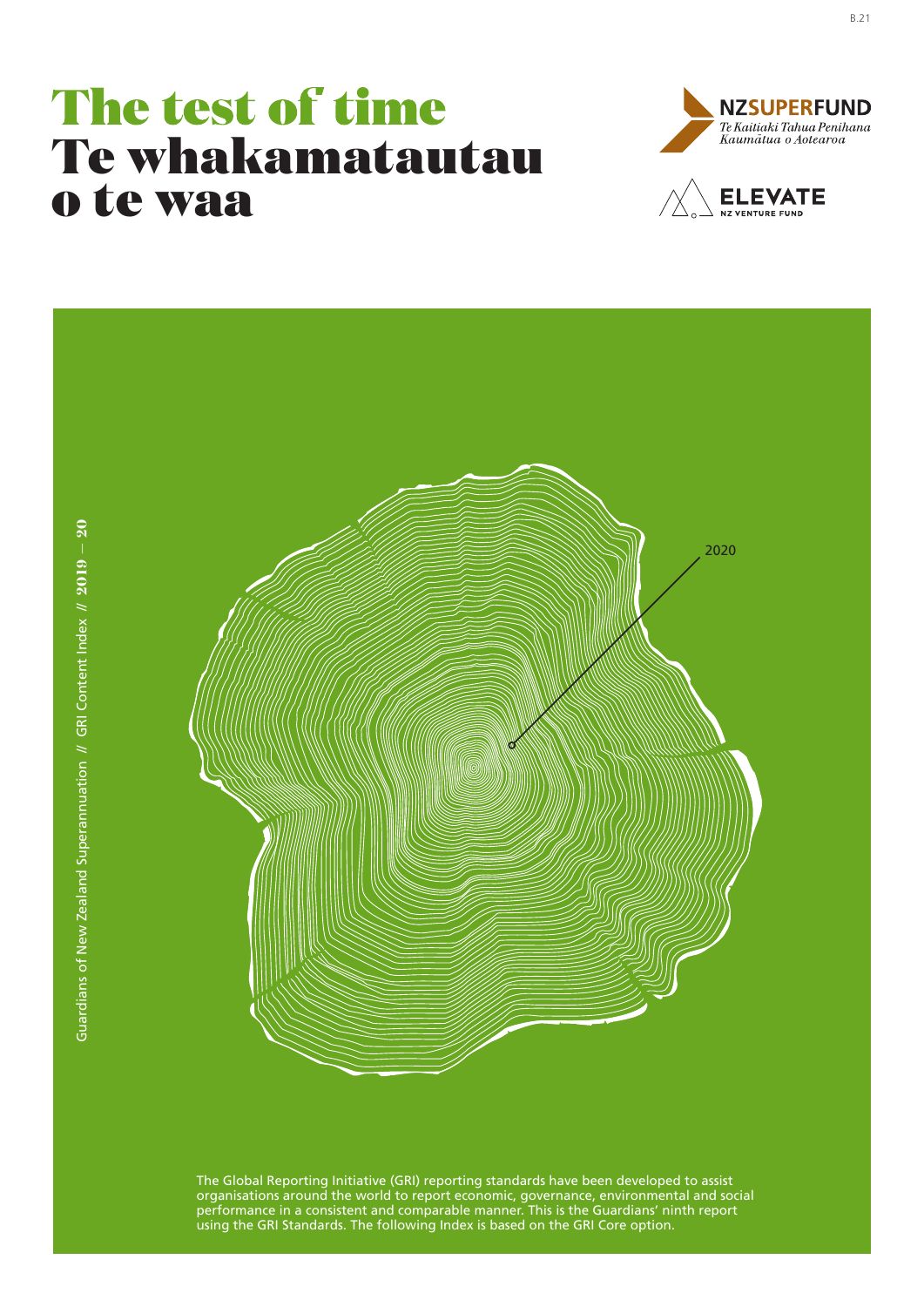#### **WHAT OUR INDEX COVERS**

The boundary of our reporting in the Content Index below covers the Guardians of New Zealand Superannuation, the New Zealand Superannuation Fund (NZ Super Fund) and the Elevate NZ Venture Fund (Elevate Fund).

The Guardians, as the manager of the funds, invests money on behalf of the New Zealand Government to help pre-fund future universal superannuation payments. The Guardians is a Crown entity and its assets, along with the assets of both funds, are Crown assets. The Guardians is accountable to Parliament through the Minister of Finance. The funds and Guardians together comprise the 'organisation' referred to in the index for direct operations.

We report on the NZ Super Fund's underlying investments in our Responsible Investment section of the 2020 Annual Report. Our focus is on how, as a responsible investor, we monitor and engage with investee companies and external managers.

Our approach to responsible investment is governed by our Statement of Investment Policies, Standards and Procedures (SIPSP). Our Responsible Investment Framework sets out how we monitor the performance of, and engage with, investee companies and external managers on environmental, social and governance (ESG) issues.

The subsidiaries listed on pages 137, 164 and 165 of the annual report are excluded from the index. These are nominee companies only.

Information locations referred to in the index are the annual report, published October 2020, and the New Zealand Superannuation Fund website [www.nzsuperfund.nz](https://www.nzsuperfund.co.nz). Page numbers refer to page numbers in the annual report. Our annual report is available on our website at www.nzsuperfund.nz/publications/annual-reports, along with the Statement of Intent, Statement of Performance Expectations for both the NZ Super Fund and the Elevate Fund, information about how we invest, and other key organisational documents including our Communications Policy.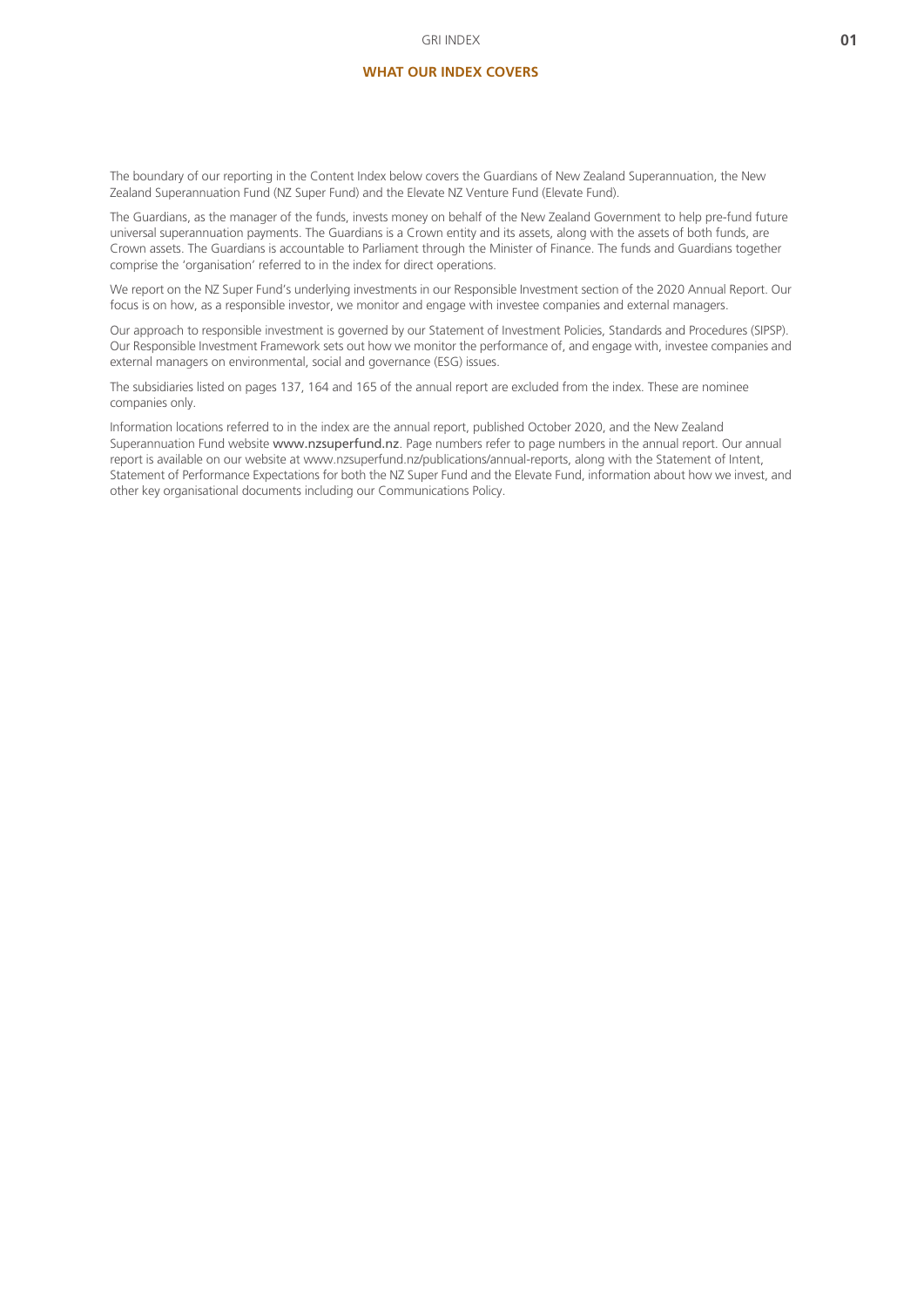## **GENERAL DISCLOSURES**

|                               | DISCLOSURE DISCLOSURE DESCRIPTION                                                                                                                                                                                                           | <b>PAGE/S</b>                         | <b>EXTERNAL</b><br><b>ASSURANCE</b> |
|-------------------------------|---------------------------------------------------------------------------------------------------------------------------------------------------------------------------------------------------------------------------------------------|---------------------------------------|-------------------------------------|
| <b>Organisational Profile</b> |                                                                                                                                                                                                                                             |                                       |                                     |
| <b>GRI 102</b>                |                                                                                                                                                                                                                                             |                                       |                                     |
| $102 - 1$                     | Name of the organisation.                                                                                                                                                                                                                   | Cover and all<br>subsequent pages     | <b>No</b>                           |
| $102 - 2$                     | Description of the organisation's activities, and the primary brands,<br>products and services.                                                                                                                                             | $4 - 5$ , 10 - 11, 64                 | <b>No</b>                           |
| $102 - 3$                     | Location of organisation's headquarters                                                                                                                                                                                                     | 249 and Contact us<br>page on website | <b>No</b>                           |
| $102 - 4$                     | Number of countries where the organisation operates, and the names<br>of countries where it has significant operations and/or that are relevant<br>to the topics covered in the report.                                                     | 48 - 53, 71                           | <b>No</b>                           |
| $102 - 5$                     | Nature of ownership and legal form.                                                                                                                                                                                                         | $10 - 11, 71 - 73$                    | <b>No</b>                           |
| $102 - 6$                     | Markets served (including geographic locations where products and<br>services are offered, sectors served, and types of customers and<br>beneficiaries.                                                                                     | $10, 48 - 53,$<br>$71 - 73$           | No                                  |
| $102 - 7$                     | Scale of the organisation.                                                                                                                                                                                                                  | $5, 10 - 11,$<br>$23 - 24$            | <b>No</b>                           |
| $102 - 8$                     | Information on employees and other workers, including total number<br>of employees by gender and employee type.                                                                                                                             | $23 - 24$                             | <b>No</b>                           |
|                               | a) Total number of employees by employment contract (permanent and<br>temporary), by gender.                                                                                                                                                |                                       |                                     |
| $102 - 9$                     | Description of the organisation's supply chain.                                                                                                                                                                                             | $10 - 11, 119 - 121$                  | <b>No</b>                           |
| $102 - 10$                    | Significant changes to the organisation and its supply chain.                                                                                                                                                                               | 48 - 53, 71 - 73, 119                 | <b>No</b>                           |
| $102 - 11$                    | Explanation of whether and how the organisation applies the<br>Precautionary Principle or approach.                                                                                                                                         | $56 - 69$                             | <b>No</b>                           |
| $102 - 12$                    | A list of externally-developed economic, environmental and social<br>charters, principles or other initiatives to which the organisation<br>subscribes, or which it endorses.                                                               | $58 - 64$                             | <b>No</b>                           |
| $102 - 13$                    | A list of the main memberships of industry or other associations, and<br>national or international advocacy organisations.                                                                                                                  | $64 - 69, 93$                         | <b>No</b>                           |
| <b>Strategy</b>               |                                                                                                                                                                                                                                             |                                       |                                     |
| $102 - 14$                    | Statement from the most senior decision-maker of the organisation<br>about the relevance of sustainability to the organisation and its strategy<br>for addressing sustainability.                                                           | 13                                    | No                                  |
| $102 - 15$                    | A description of key impacts, risks, and opportunities.                                                                                                                                                                                     | $32 - 33, 36 - 37,$                   | No.                                 |
|                               |                                                                                                                                                                                                                                             | $56 - 57, 96 - 100$                   |                                     |
| <b>Ethics and Integrity</b>   |                                                                                                                                                                                                                                             |                                       |                                     |
| $102 - 16$                    | A description of the organisation's values, principles, standards, and<br>norms of behaviour.                                                                                                                                               | 11, 25, 29                            | No.                                 |
| $102 - 17$                    | A description of internal and external mechanisms for seeking advice<br>about ethical and lawful behaviour, and organisational integrity, and<br>reporting concerns about unethical or unlawful behaviour, and<br>organisational integrity. | 79                                    | No.                                 |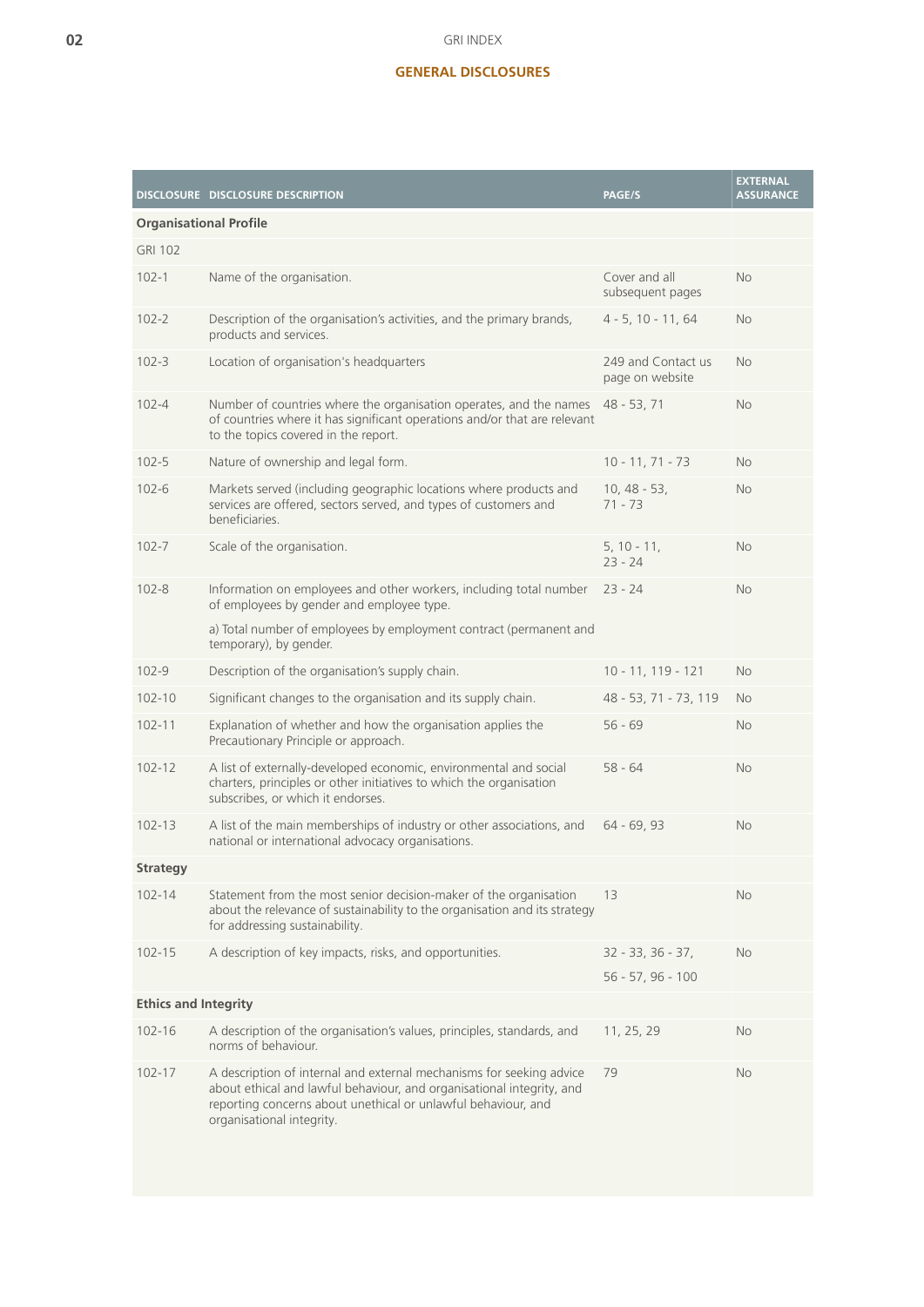|            | DISCLOSURE DISCLOSURE DESCRIPTION                                                                                                                                                                                                                                                | <b>PAGE/S</b>               | <b>EXTERNAL</b><br><b>ASSURANCE</b> |
|------------|----------------------------------------------------------------------------------------------------------------------------------------------------------------------------------------------------------------------------------------------------------------------------------|-----------------------------|-------------------------------------|
| Governance |                                                                                                                                                                                                                                                                                  |                             |                                     |
| 102-18     | A description of the Governance structure of the organisation, including 76 - 77, 87 - 89<br>committees of the highest governance body, and the committees<br>responsible for decision-making on economic, environmental, and social<br>topics.                                  |                             | No                                  |
| 102-19     | A description of the process for delegating authority for economic,<br>environmental and social topics from the highest governance body to<br>senior executives and other employees.                                                                                             | 56,80                       | No                                  |
| $102 - 20$ | Whether the organisation has appointed an executive level position or<br>positions with responsibility for economic, environmental and social<br>topics.                                                                                                                         | 58, 22                      | No                                  |
| $102 - 21$ | A description of the processes for consultation between stakeholders<br>and the highest governance body on economic, environmental and<br>social topics.                                                                                                                         | $64 - 69, 92 - 93$          | <b>No</b>                           |
| 102-22     | A description of the composition of the highest governance body and<br>its committees.                                                                                                                                                                                           | 77, 80 - 89                 | No                                  |
| 102-24     | A description of the nomination and selection processes for the highest 77, 87<br>governance body and its committees, including the criteria used for<br>nominating and selecting highest-governance body members.                                                               |                             | No                                  |
| $102 - 25$ | A description of the processes to ensure conflicts of interest are avoided 79<br>and managed.                                                                                                                                                                                    |                             | No                                  |
| 102-26     | A description of the highest governance body's and senior executive's<br>roles in the development, approval and updating of the organisation's<br>purpose, value or mission statements, strategies, policies, and goals<br>related to economic, environmental and social topics. | $12 - 15, 58,$<br>$80 - 81$ | No                                  |
| 102-27     | A description of the measures taken to develop and enhance the highest 80, 81<br>governance body's collective knowledge of economic, environmental<br>and social topics.                                                                                                         |                             | No                                  |
| 102-28     | A description of the processes for evaluating the highest governance<br>body's performance with respect to governance of economic,<br>environmental and social topics.                                                                                                           | $59 - 61, 76$               | No                                  |
| 102-29     | A description of the highest governance body's role in identifying and<br>managing economic, environmental and social topics and their impacts,<br>risks and opportunities.                                                                                                      | 56, 58, 80                  | No                                  |
| 102-30     | A description of the highest governance body's role in reviewing the<br>effectiveness of the organisation's risk management processes for<br>economic, environmental and social topics.                                                                                          | 58, 96 - 99                 | No                                  |
| $102 - 31$ | The frequency of the highest governance body's review of economic,<br>environmental and social topics and their impacts, risks and<br>opportunities.                                                                                                                             | $83 - 84$                   | No                                  |
| 102-32     | The highest committee or position that formally reviews and approves<br>the organisation's sustainability report and ensures that all material<br>topics are covered.                                                                                                            | 83 - 84, 88                 | No                                  |
| 102-33     | A description of the process for communicating critical concerns to<br>the highest governing body.                                                                                                                                                                               | 79                          | No                                  |
| 102-35     | A description of the remuneration policies for the highest governance<br>body and senior executives.                                                                                                                                                                             | $101 - 105$                 | No                                  |
| 102-36     | A description of the process for determining remuneration.                                                                                                                                                                                                                       | 27, 101 - 104               | No                                  |
| 102-37     | How stakeholders' views are sought and taken into account regarding<br>remuneration.                                                                                                                                                                                             | $101 - 104$                 | No                                  |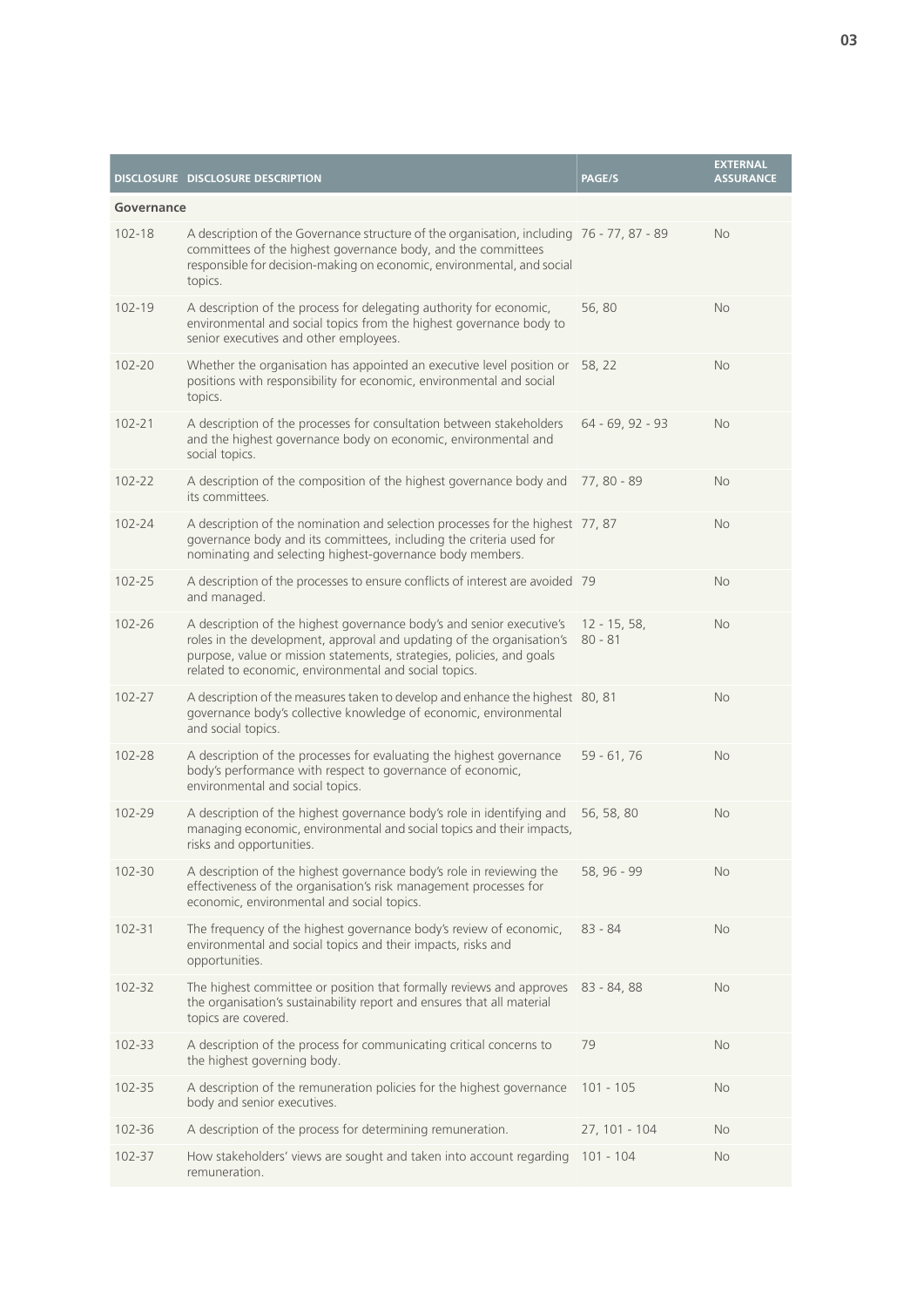### GRI INDEX

## **GENERAL DISCLOSURES** (CONTINUED)

|                               | <b>DISCLOSURE DISCLOSURE DESCRIPTION</b>                                                                                                                                                                                                                                         | PAGE/S                                                | <b>EXTERNAL</b><br><b>ASSURANCE</b> |
|-------------------------------|----------------------------------------------------------------------------------------------------------------------------------------------------------------------------------------------------------------------------------------------------------------------------------|-------------------------------------------------------|-------------------------------------|
| <b>Stakeholder Engagement</b> |                                                                                                                                                                                                                                                                                  |                                                       |                                     |
| $102 - 40$                    | A list of the stakeholder groups engaged by the organisation.                                                                                                                                                                                                                    | $92 - 93$                                             | <b>No</b>                           |
| $102 - 41$                    | The percentage of total employees covered by collective bargaining<br>agreements.                                                                                                                                                                                                | 29                                                    | <b>No</b>                           |
| $102 - 42$                    | The basis for identifying and selecting stakeholders with whom to<br>engage.                                                                                                                                                                                                     | 18 - 19, 92 - 93                                      | <b>No</b>                           |
| $102 - 43$                    | A description of the organisation's approach to stakeholder<br>engagement, including frequency of engagement by type and by<br>stakeholder group, and an indication of whether any of the engagement<br>was undertaken specifically as part of the report preparation process.   | $18 - 19, 62 - 69$                                    | <b>No</b>                           |
| $102 - 44$                    | Key topics and concerns that have been raised through stakeholder<br>engagement, including how the organisation has responded to those<br>key topics and concerns and the stakeholder groups that raised each<br>of the key topics and concerns.                                 | $18 - 19$                                             | <b>No</b>                           |
| <b>Reporting Practice</b>     |                                                                                                                                                                                                                                                                                  |                                                       |                                     |
| $102 - 45$                    | A list of all entities included in the organisation's consolidated financial $6 - 7$ , 18,<br>statements or equivalent documents, and whether any entity included 126 - 129<br>in the consolidated financial statements or equivalent documents is not<br>covered by the report. |                                                       | <b>No</b>                           |
| $102 - 46$                    | An explanation of the process for defining the report content and topic 18 - 19<br>Boundaries, and an explanation of how the organisation has<br>implemented the Reporting Principles for defining report content.                                                               |                                                       | <b>No</b>                           |
| $102 - 47$                    | A list of the material topics identified in the process for defining report 19<br>content.                                                                                                                                                                                       |                                                       | <b>No</b>                           |
| 102-48                        | The effect of any restatements of information given in previous reports, 116<br>and the reasons for such restatements.                                                                                                                                                           |                                                       | <b>No</b>                           |
| 102-49                        | Significant changes from previous reporting periods in the list of material 6 - 7, 18 - 19<br>topics and topic Boundaries.                                                                                                                                                       |                                                       | <b>No</b>                           |
| 102-50                        | The reporting period for the information provided.                                                                                                                                                                                                                               | 6 and all pages                                       | <b>No</b>                           |
| $102 - 51$                    | The date of the most recent previous report.                                                                                                                                                                                                                                     | 6                                                     | <b>No</b>                           |
| 102-52                        | The reporting cycle.                                                                                                                                                                                                                                                             | 6                                                     | <b>No</b>                           |
| 102-53                        | The contact point for questions regarding the report or its contents.                                                                                                                                                                                                            | 6                                                     | No                                  |
| 102-54                        | Claim made by the organisation, prepared in accordance with the GRI<br>Standards: Core option.                                                                                                                                                                                   | 6                                                     | No                                  |
| 102-55                        | The GRI content index, which specifies each of the GRI Standards used GRI Index<br>and lists all disclosures included in the report.                                                                                                                                             |                                                       | No                                  |
| 102-56                        | A description of the organisation's policy and current practice with<br>regard to seeking external assurance for the report.                                                                                                                                                     | 80, 92,<br>$154 - 156$ ,<br>$219 - 220,$<br>238 - 239 | No                                  |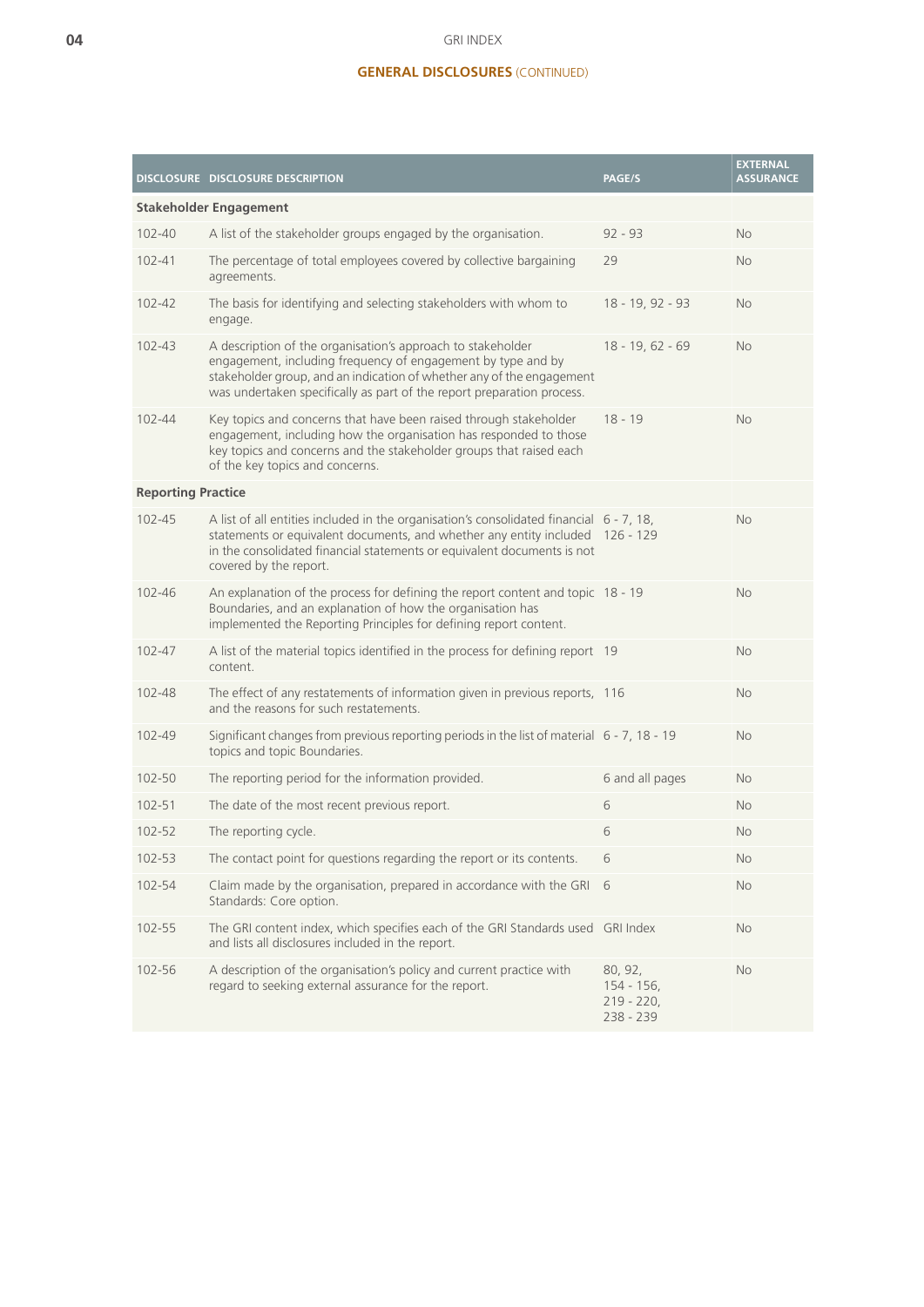## **MATERIAL TOPICS**

| <b>DISCLOSURE</b>                              | <b>DISCLOSURE DESCRIPTION</b>                                                                                                                                                                                                                                                                                | <b>PAGE/S</b>            | <b>EXTERNAL</b><br><b>ASSURANCE</b> |
|------------------------------------------------|--------------------------------------------------------------------------------------------------------------------------------------------------------------------------------------------------------------------------------------------------------------------------------------------------------------|--------------------------|-------------------------------------|
| <b>Economic Standards</b>                      |                                                                                                                                                                                                                                                                                                              |                          |                                     |
| GRI 200: Economic                              | GRI 103: Management Approach 103-1, 103-2, 103-3                                                                                                                                                                                                                                                             | 18 - 19, 16 - 17, No     |                                     |
| Performance                                    | Strategy elements related to: businesses goals; the intended benefits<br>for the recipient and the business; desired/expected outcomes from<br>the community investment activity; how community investment<br>activities are identified and managed; and how performance and<br>value for money is assessed. | $32 - 45$                |                                     |
|                                                | 201-1: Direct economic value generated: revenues; Economic value 5, 32 - 45, 125 - No<br>distributed: operating costs, employee wages and benefits,<br>payments to providers of capital, payments to government by<br>country, and community investments;                                                    | 129                      |                                     |
|                                                | Economic value retained: 'direct economic value generated' less<br>'economic value distributed'.                                                                                                                                                                                                             |                          |                                     |
|                                                | 201-2: Risks and opportunities posed by climate change that have<br>the potential to generate substantive changes in operations, revenue<br>or expenditure.                                                                                                                                                  | $56 - 57, 109$           | <b>No</b>                           |
| GRI 205: Anti-<br>Corruption                   | GRI 103: Management Approach 103-1, 103-2, 103-3                                                                                                                                                                                                                                                             | $18 - 19, 58 - 69$       | <b>No</b>                           |
|                                                | 205-1: Total number and percentage of operations assessed for risks 64 - 69<br>related to corruption and the significant risks identified.                                                                                                                                                                   |                          | No                                  |
| <b>Environmental Standards</b>                 |                                                                                                                                                                                                                                                                                                              |                          |                                     |
|                                                | GRI 103: Management Approach 103-1, 103-2, 103-3                                                                                                                                                                                                                                                             | 18 - 19, 110             | <b>No</b>                           |
| GRI 300: Energy                                | 302-1: Energy consumption within the organisation.                                                                                                                                                                                                                                                           | 111                      | Yes                                 |
| GRI 300: Emissions                             | 305-1: Estimated greenhouse gas emissions (GHG) resulting from<br>business travel - Scope 1.                                                                                                                                                                                                                 | 110                      | Yes                                 |
|                                                | 305-2: Estimated greenhouse gas emissions (GHG) of financing<br>portfolio - Scope 2.                                                                                                                                                                                                                         | 110                      | Yes                                 |
|                                                | 305-3: Estimated greenhouse gas (GHG) emissions resulting from<br>business travel - Scope 3.                                                                                                                                                                                                                 | 110                      | Yes                                 |
| Waste                                          | GRI 300: Effluent and 306-2: Total weight of waste by type and disposal method.                                                                                                                                                                                                                              | 111                      | Yes                                 |
| <b>Social Standards</b>                        |                                                                                                                                                                                                                                                                                                              |                          |                                     |
| GRI 400:<br>Employment                         | GRI 103: Management Approach 103-1, 103-2, 103-3                                                                                                                                                                                                                                                             | 18 - 19, 23 - 29 No      |                                     |
|                                                | 401-2: Benefits which are standard for full-time employees of the<br>organisation but are not provided to temporary or part-time<br>employees, by significant locations of operation.                                                                                                                        | 101                      | <b>No</b>                           |
|                                                | 401-3: Return to work and retention rates after parental leave, by<br>gender.                                                                                                                                                                                                                                | $23 - 24$                | <b>No</b>                           |
| GRI 400: Diversity<br>and Equal<br>Opportunity | GRI 103: Management Approach 103-1, 103-2, 103-3                                                                                                                                                                                                                                                             | $18 - 19, 27, 29,$<br>82 | <b>No</b>                           |
|                                                | 405-1: Composition of governance bodies and breakdown of<br>employees per employee category according to gender, age group,<br>minority group membership, and other indicators of diversity.                                                                                                                 | $23 - 24, 82$            | <b>No</b>                           |
| GRI 400: Training<br>and Education             | GRI 103: Management Approach 103-1, 103-2, 103-3                                                                                                                                                                                                                                                             | 16, 18 - 19, 26          | No                                  |